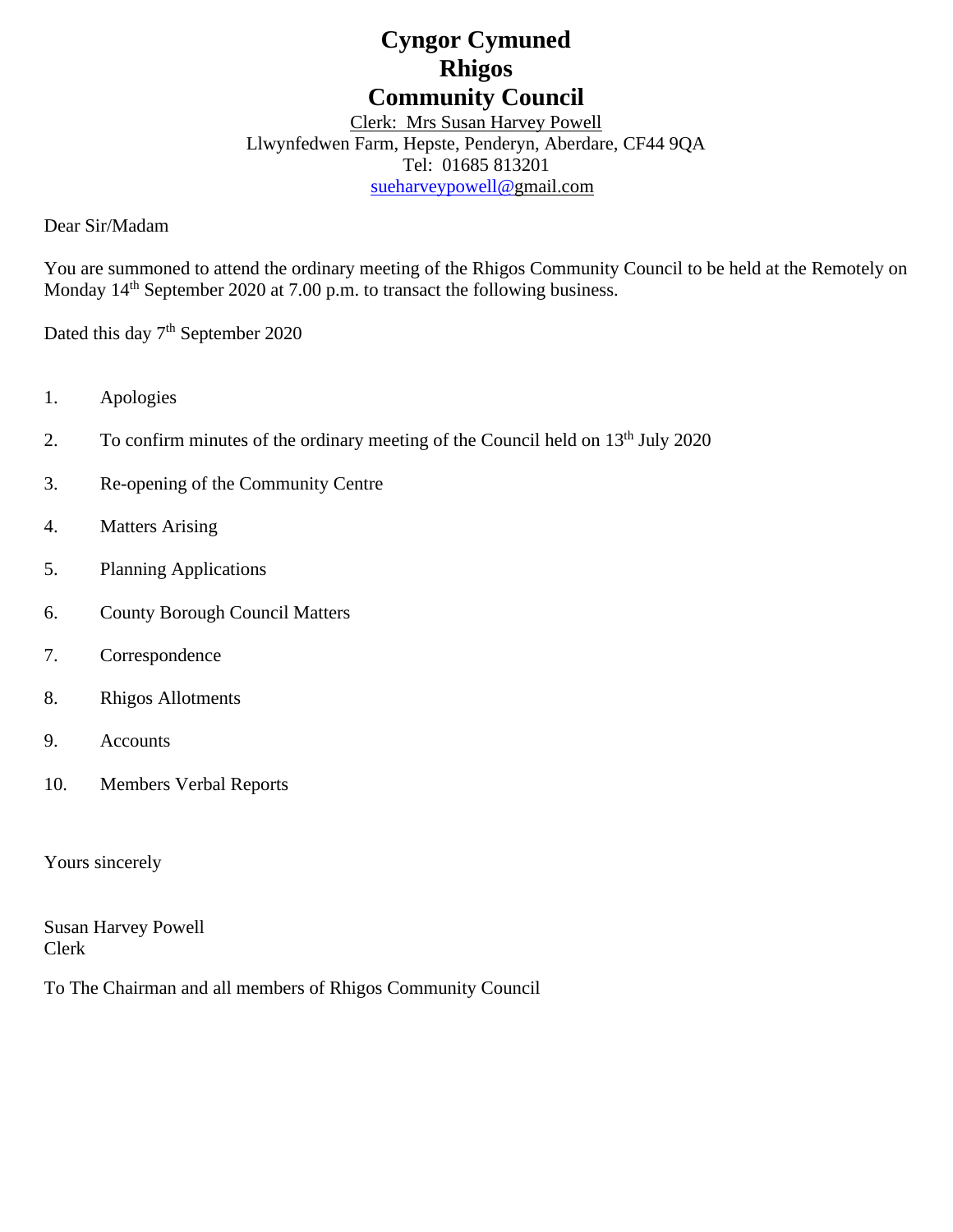# **Rhigos Community Council**

Minutes of the ordinary meeting of Rhigos Community Council held at Rhigos Community Centre on Monday 13<sup>th</sup> July 2020 at 6.45 p.m.

- Present: Cllrs. P Oliver, M Smith, H Wagner, M Evans, G Thomas Mr D Burford (Resident)
- Apologies: Cllr. L Leach

# **2020/53 Minutes**

It was resolved to confirm Minutes of the Ordinary Meeting of the Council held on 13<sup>th</sup> July 2020

# **2020/54 Co-option of Community Councillor**

Mr Ali Sukran a resident of Rhigos has applied to become a community councillor – Cllr. Evans proposed that he be co-opted, this was seconded by Cllr. OLiver

# **2020/55 Declaration of Interest**

None recorded

# **2020/56 Matters Arising**

- a. Bike Track Cwm Hwnt Nothing to report
- b. Land at Hirwaun Roundabout Nothing to report
- c. Substation sale is commencing
- d. Old Parish Road the majority of residents want it reinstated, no planning application has been received yet.

### **2020/57 Planning**

It was resolved to note:

a. Tower Colliery revised restoration scheme - the community council are objecting to this planning application on the grounds of the health and safety of the public walking near the ponds and the continual flooding of Rhigos road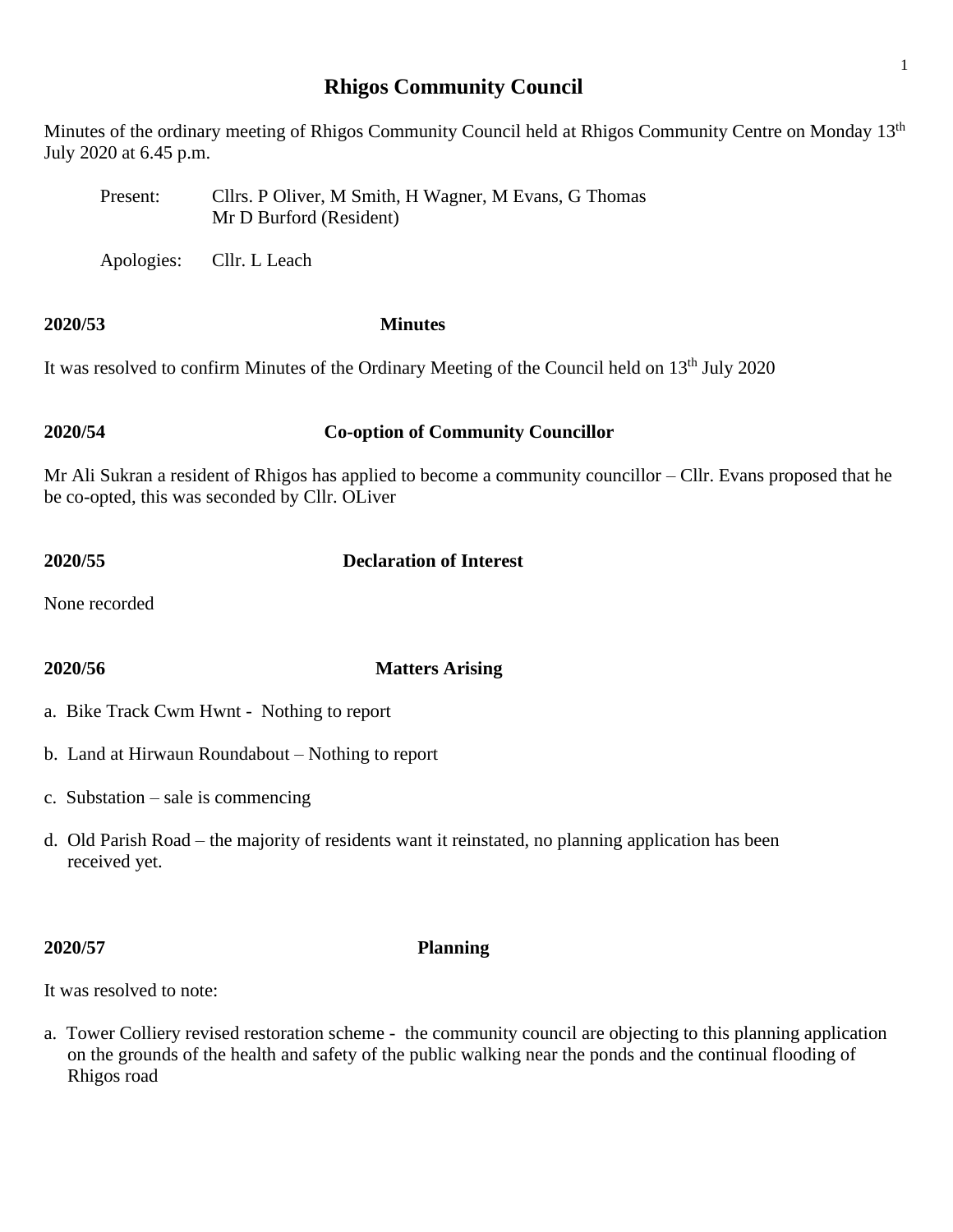### **2020/58 County Borough Council Matters**

It was resolved that the following complaints be passed on to Councillor G Thomas for his attention.

- a. Trees have been cut down near the Rhyd and are in the river which could have caused a flood.
- b. There are potholes outside  $14 16$  the Bryn
- c. There is a pothole opposite 5 Heol y Graig
- d. The contractors building the houses on the main road have opened up a large gutter.
- e. The grass verge outside 24 -26 Heol y Bryn has not been cut.
- f. A tree stump and boards need picking up from the village
- g. RCT refused to take recycling bags from Cwrt Twyn Rhyd and left it at the top of the street
- h. Cars are being parked on the pavement at Heol y De
- i. The bin at Heol y Graig bus stop needs emptying
- j. There is a lot of rubbish around the village
- k. Bags of rubbish have been dumped at the Ffyndaff entrance
- l. There is a lot of rubbish on the Industrial estate
- m. There are lots of weeds coming up through the pavements around the village and there is knotweed in Mount Road

### **2020/59 Correspondence**

It was resolved to receive the following correspondence.

- a. B.T. removal of telephone boxes the box at Heol Y Graig will be removed due to zero usage
- b. RCTCBC Consultation of dog fouling

### **2020/60 Rhigos Allotments**

The question was asked who is responsible for the maintenance of the allotments and could more drainage be done there. Allotment holders are responsible for the path to their allotment.

An inspection by the community council will be held on Monday  $3<sup>rd</sup>$  August 2020 at 6.00 p.m.